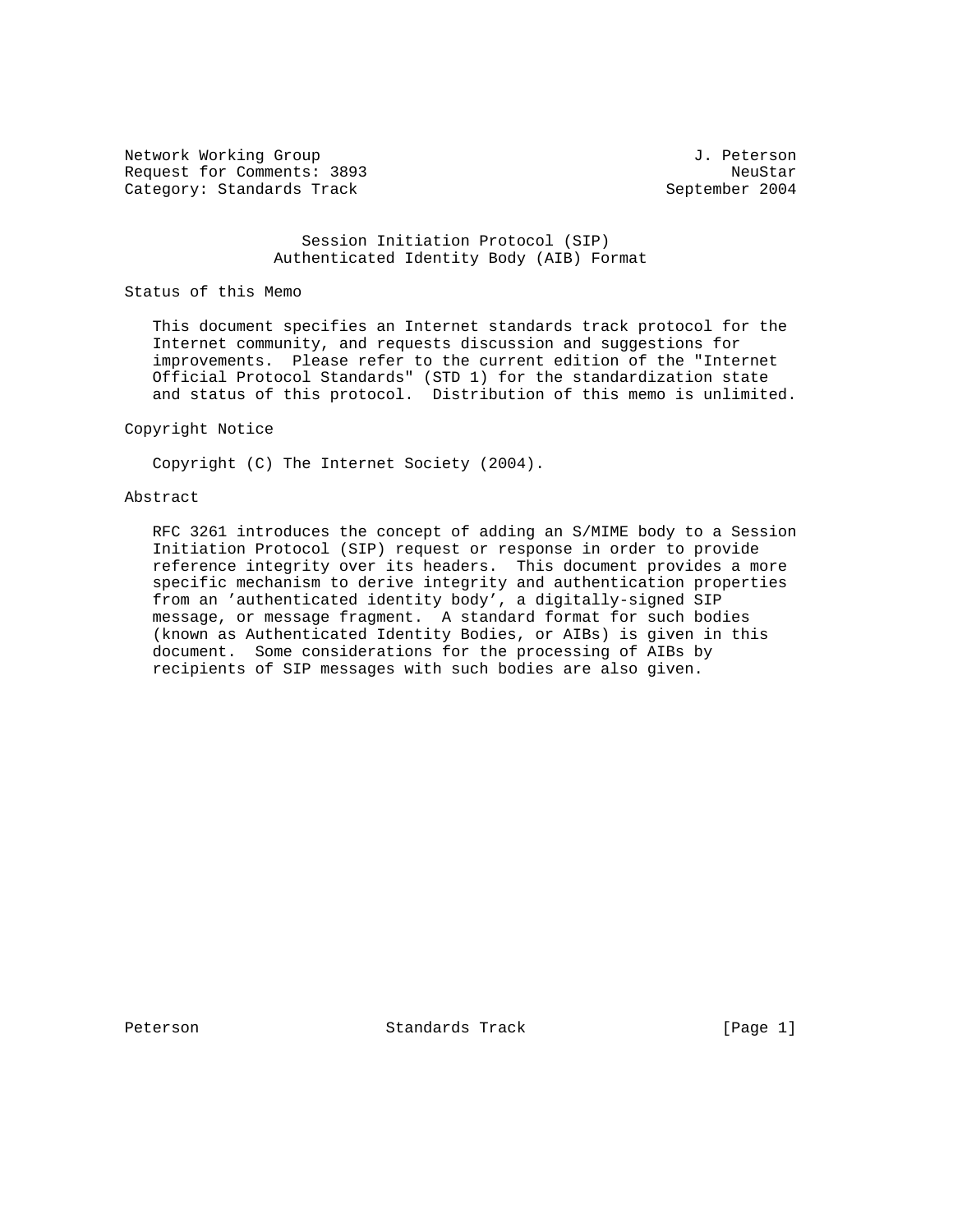Table of Contents

|                | 1.1. Requirements Notation.        | $\overline{\mathbf{3}}$ |
|----------------|------------------------------------|-------------------------|
| 2.             |                                    | 4                       |
| 3.             | Example of a Request with AIB      | -5                      |
| 4.             | AIBs for Identifying Third-Parties | 6                       |
| 5.             | Identity in non-INVITE Requests    | 7                       |
| 6.             |                                    |                         |
| 7 <sub>1</sub> |                                    |                         |
| 8.             |                                    |                         |
| 9.             |                                    |                         |
|                |                                    |                         |
|                |                                    |                         |
|                |                                    |                         |
|                | 12.1. Normative References 11      |                         |
|                | 12.2. Informative References 11    |                         |
|                |                                    |                         |
|                |                                    |                         |
|                |                                    |                         |

## 1. Introduction

 Section 23.4 of RFC 3261 [1] describes an integrity mechanism that relies on signing tunneled 'message/sip' MIME bodies within SIP requests. The purpose of this mechanism is to replicate the headers of a SIP request within a body carried in that request in order to provide a digital signature over these headers. The signature on this body also provides authentication.

 The core requirement that motivates the tunneled 'message/sip' mechanism is the problem of providing a cryptographically verifiable identity within a SIP request. The baseline SIP protocol allows a user agent to express the identity of its user in any of a number of headers. The primary place for identity information asserted by the sender of a request is the From header. The From header field contains a URI (like 'sip:alice@example.com') and an optional display-name (like "Alice") that identifies the originator of the request. A user may have many identities that are used in different contexts.

 Typically, this URI is an address-of-record that can be de-referenced in order to contact the originator of the request; specifically, it is usually the same address-of-record under which a user registers their devices in order to receive incoming requests. This address of-record is assigned and maintained by the administrator of the SIP service in the domain identified by the host portion of the address of-record. However, the From field of a request can usually be set

Peterson **Standards Track** [Page 2]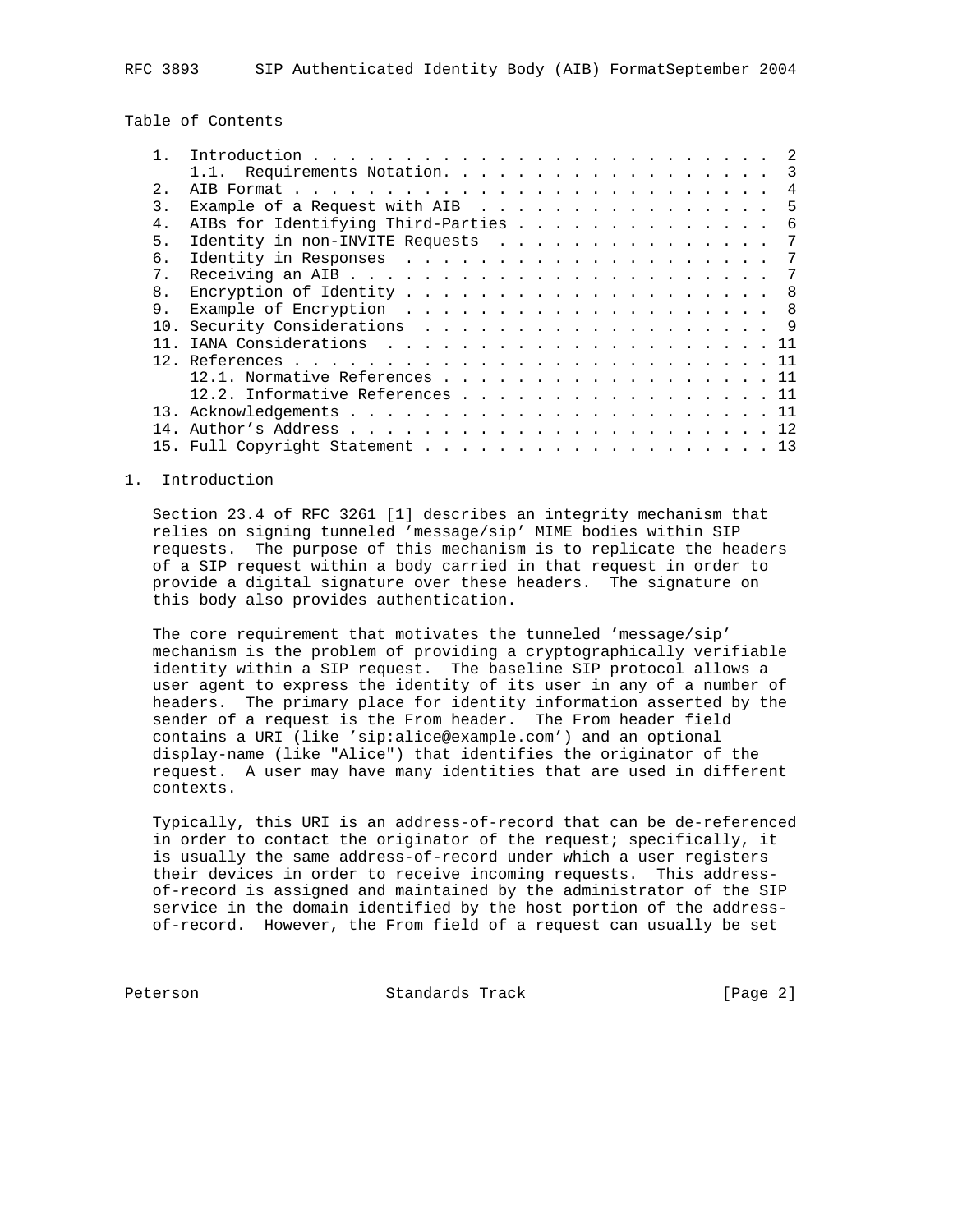arbitrarily by the user of a SIP user agent; the From header of a message provides no internal assurance that the originating user can legitimately claim the given identity. Nevertheless, many SIP user agents will obligingly display the contents of the From field as the identity of the originator of a received request (as a sort of caller identification function), much as email implementations display the From field as the sender's identity.

 In order to provide the recipient of a SIP message with greater assurance of the identity of the sender, a cryptographic signature can be provided over the headers of the SIP request, which allows the signer to assert a verifiable identity. Unfortunately, a signature over the From header alone is insufficient because it could be cut and-pasted into a replay or forwarding attack, and more headers are therefore needed to correlate a signature with a request. RFC 3261 therefore recommends copying all of the headers from the request into a signed MIME body; however, SIP messages can be large, and many of the headers in a SIP message would not be relevant in determining the identity of the sender or assuring reference integrity with the request, and moreover some headers may change in transit for perfectly valid reasons. Thus, this large tunneled 'message/sip' body will almost necessarily be at variance with the headers in a request when it is received by the UAS, and the burden in on the UAS to determine which header changes were legitimate, and which were security violations. It is therefore desirable to find a happy medium - to provide a way of signing just enough headers that the identity of the sender can be ascertained and correlated with the request. 'message/sipfrag' [4] provides a way for a subset of SIP headers to be included in a MIME body; the Authenticated Identity Body (AIB) format described in Section 2 is based on 'message/sipfrag'.

 For reasons of end-to-end privacy, it may also be desirable to encrypt AIBs; procedures for this encryption are given in Section 8.

 This document proposes that the AIB format should be used instead of the existing tunneled 'message/sip' mechanism described in RFC 3261, section 23.4, in order to provide the identity of the caller; if integrity over other, unrelated headers is required, then the 'message/sip' mechanism should be used.

## 1.1. Requirements Notation

 The key words "MUST", "MUST NOT", "REQUIRED", "SHALL", "SHALL NOT", "SHOULD", "SHOULD NOT", "RECOMMENDED", "MAY", and "OPTIONAL" in this document are to be interpreted as described in BCP 14, RFC 2119 [2].

Peterson **Standards Track** [Page 3]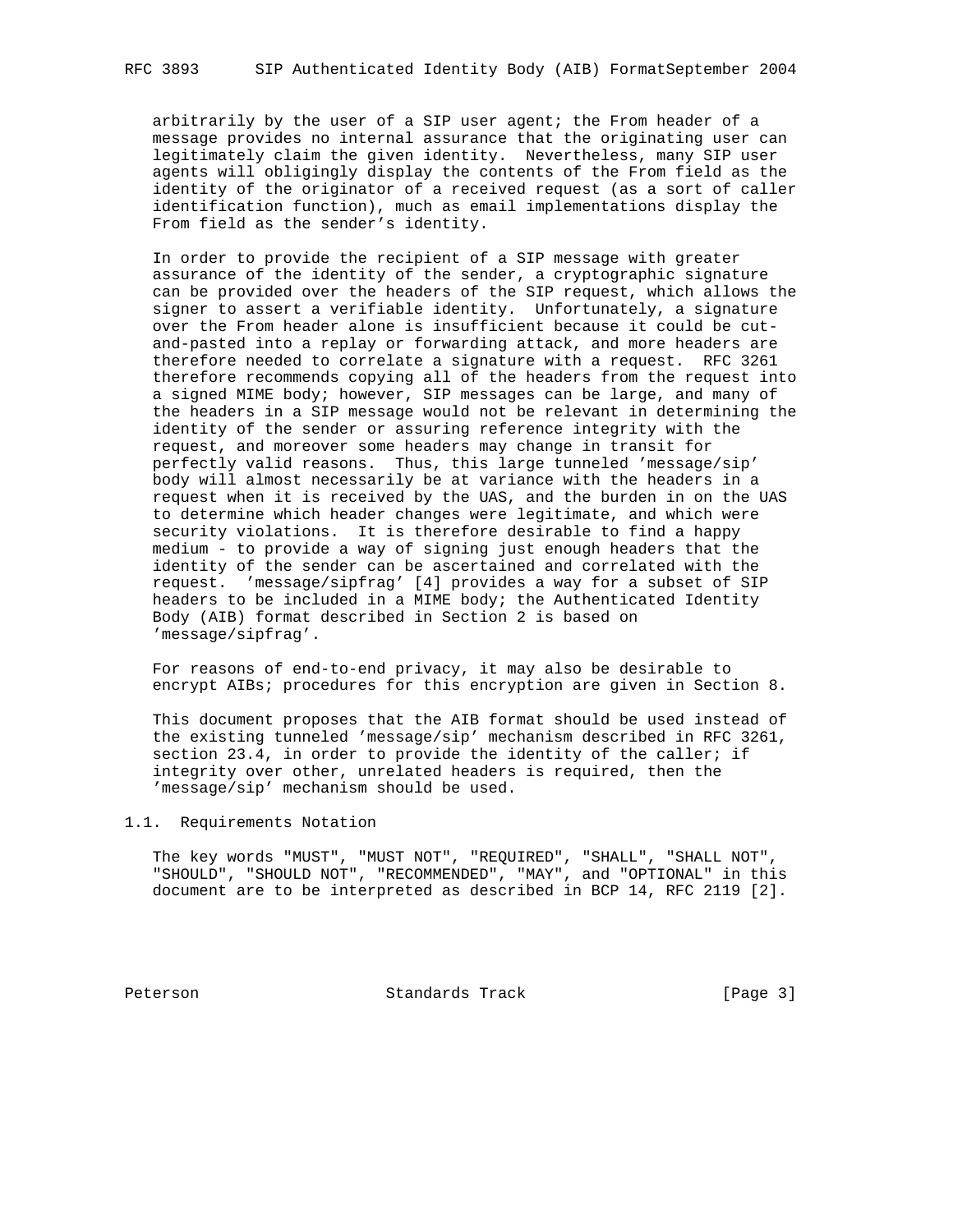# 2. AIB Format

 As a way of sharing authenticated identity among parties in the network, a special type of MIME body format, the Authenticated Identity Body (AIB) format, is defined in this section. AIBs allow a party in a SIP transaction to cryptographically sign the headers that assert the identity of the originator of a message, and provide some other headers necessary for reference integrity.

 An AIB is a MIME body of type 'message/sipfrag' - for more information on constructing sipfrags, including examples, see [4]. This MIME body MUST have a Content-Disposition [3] disposition-type of 'aib', a new value defined in this document specifically for authenticated identity bodies. The Content-Disposition header SHOULD also contain a 'handling' parameter indicating that this MIME body is optional (i.e., if this mechanism is not supported by the user agent server, it can still attempt to process the request).

 AIBs using the 'message/sipfrag' MIME type MUST contain the following headers when providing identity for an INVITE request: From, Date, Call-ID, and Contact; they SHOULD also contain the To and CSeq header. The security properties of these headers, and circumstances in which they should be used, are described in Section 10. AIBs MAY contain any other headers that help to uniquely identify the transaction or provide related reference integrity. An example of the AIB format for an INVITE is:

 Content-Type: message/sipfrag Content-Disposition: aib; handling=optional

 From: Alice <sip:alice@example.com> To: Bob <sip:bob@example.net> Contact: <sip:alice@pc33.example.com> Date: Thu, 21 Feb 2002 13:02:03 GMT Call-ID: a84b4c76e66710 CSeq: 314159 INVITE

 Unsigned AIBs MUST be treated by any recipients according to the rules set out in Section 7 for AIBs that do not validate. After the AIB has been signed, it SHOULD be added to existing MIME bodies in the request (such as SDP), if necessary by transitioning the outermost MIME body to a 'multipart/mixed' format.

Peterson Standards Track [Page 4]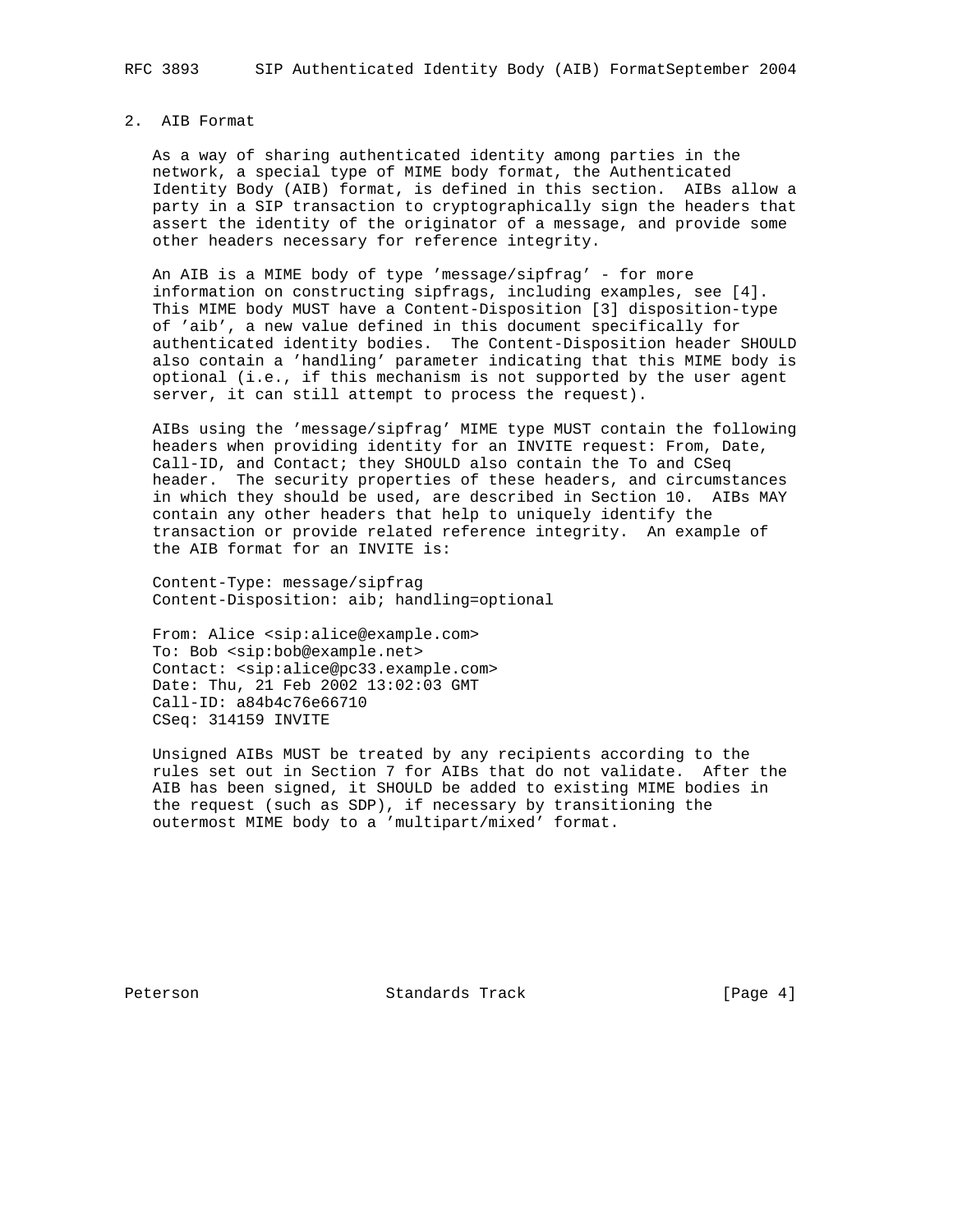```
RFC 3893 SIP Authenticated Identity Body (AIB) FormatSeptember 2004
3. Example of a Request with AIB
    The following shows a full SIP INVITE request with an AIB:
    INVITE sip:bob@example.net SIP/2.0
    Via: SIP/2.0/UDP pc33.example.com;branch=z9hG4bKnashds8
    To: Bob <sip:bob@example.net>
    From: Alice <sip:alice@example.com>;tag=1928301774
    Call-ID: a84b4c76e66710
   CSeq: 314159 INVITE
   Max-Forwards: 70
   Date: Thu, 21 Feb 2002 13:02:03 GMT
    Contact: <sip:alice@pc33.example.com>
    Content-Type: multipart/mixed; boundary=unique-boundary-1
    --unique-boundary-1
    Content-Type: application/sdp
    Content-Length: 147
  v=0 o=UserA 2890844526 2890844526 IN IP4 example.com
    s=Session SDP
   c=IN IP4 pc33.example.com
   t=0 0
   m=audio 49172 RTP/AVP 0
   a=rtpmap:0 PCMU/8000
    --unique-boundary-1
   Content-Type: multipart/signed;
     protocol="application/pkcs7-signature";
     micalg=sha1; boundary=boundary42
    Content-Length: 608
    --boundary42
    Content-Type: message/sipfrag
    Content-Disposition: aib; handling=optional
    From: Alice <sip:alice@example.com>
    To: Bob <sip:bob@example.net>
    Contact: <sip:alice@pc33.example.com>
   Date: Thu, 21 Feb 2002 13:02:03 GMT
   Call-ID: a84b4c76e66710
   CSeq: 314159 INVITE
    --boundary42
   Content-Type: application/pkcs7-signature; name=smime.p7s
   Content-Transfer-Encoding: base64
```
Peterson **Standards Track** [Page 5]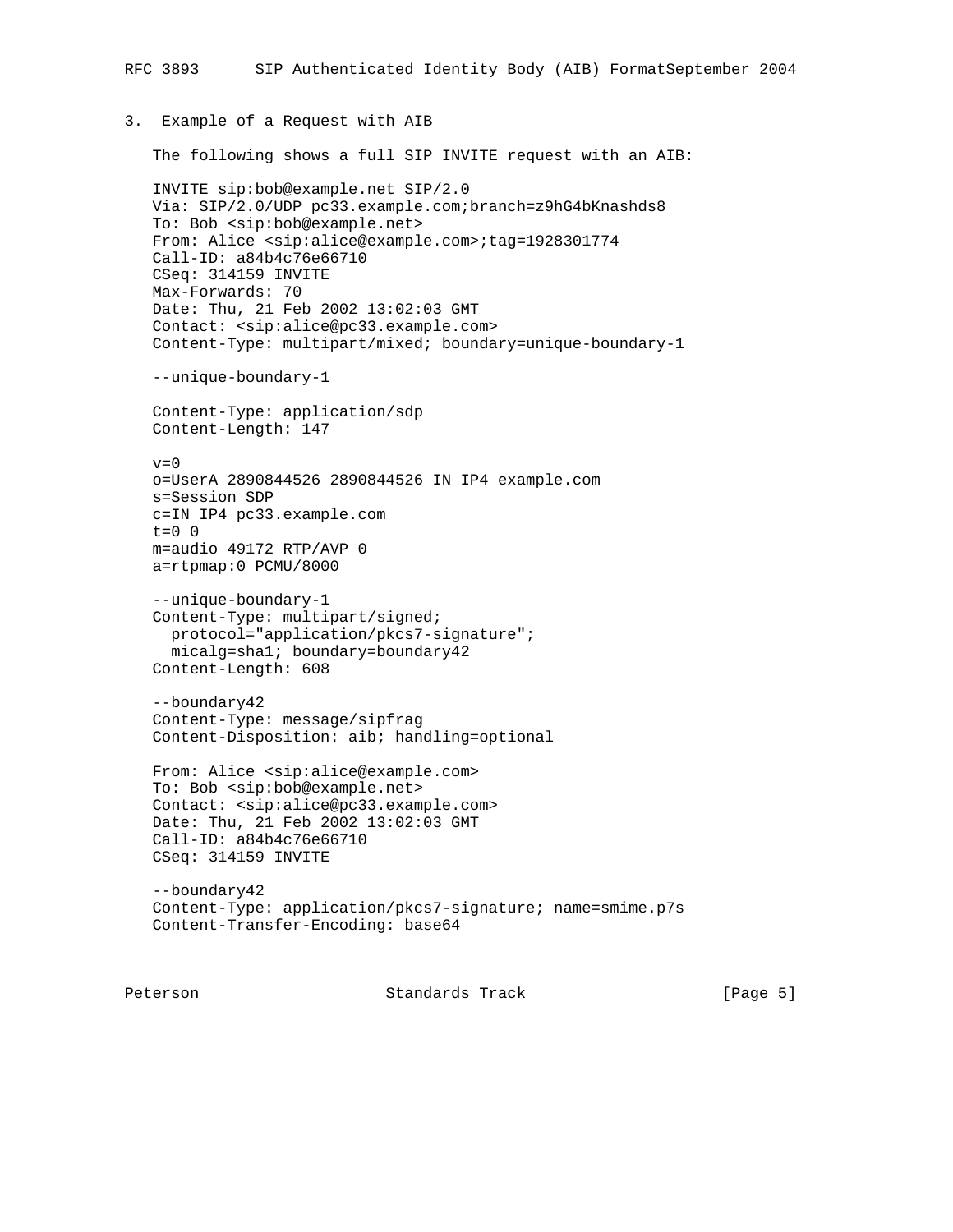Content-Disposition: attachment; filename=smime.p7s; handling=required

 ghyHhHUujhJhjH77n8HHGTrfvbnj756tbB9HG4VQpfyF467GhIGfHfYT6 4VQpfyF467GhIGfHfYT6jH77n8HHGghyHhHUujhJh756tbB9HGTrfvbnj n8HHGTrfvhJhjH776tbB9HG4VQbnj7567GhIGfHfYT6ghyHhHUujpfyF4 7GhIGfHfYT64VQbnj756

--boundary42--

--unique-boundary-1--

4. AIBs for Identifying Third-Parties

 There are special-case uses of the INVITE method in which some SIP messages are exchanged with a third party before an INVITE is sent, and in which the identity of the third party needs to be carried in the subsequent INVITE. The details of addressing identity in such contexts are outside the scope of this document. At a high level, it is possible that identity information for a third party might be carried in a supplemental AIB. The presence of a supplemental AIB within a message would not preclude the appearance of a 'regular' AIB as specified in this document.

Example cases in which supplemental AIBs might appear include:

 The use of the REFER [5] method, for example, has a requirement for the recipient of an INVITE to ascertain the identity of the referrer who caused the INVITE to be sent.

 Third-party call control (3PCC [6]) has an even more complicated identity problem. A central controller INVITEs one party, gathers identity information (and session context) from that party, and then uses this information to INVITE another party. Ideally, the controller would also have a way to share a cryptographic identity signature given by the first party INVITEd by the controller to the second party invited by the controller.

 In both of these cases, the Call-ID and CSeq of the original request (3PCC INVITE or REFER) would not correspond with that of the request in by the subsequent INVITE, nor would the To or From. In both the REFER case and the 3PCC case, the Call-ID and CSeq cannot be used to guarantee reference integrity, and it is therefore much harder to correlate an AIB to a subsequent INVITE request.

 Thus, in these cases some other headers might be used to provide reference integrity between the headers in a supplemental AIB with the headers of a 3PCC or REFER-generated INVITE, but this usage is

Peterson Standards Track [Page 6]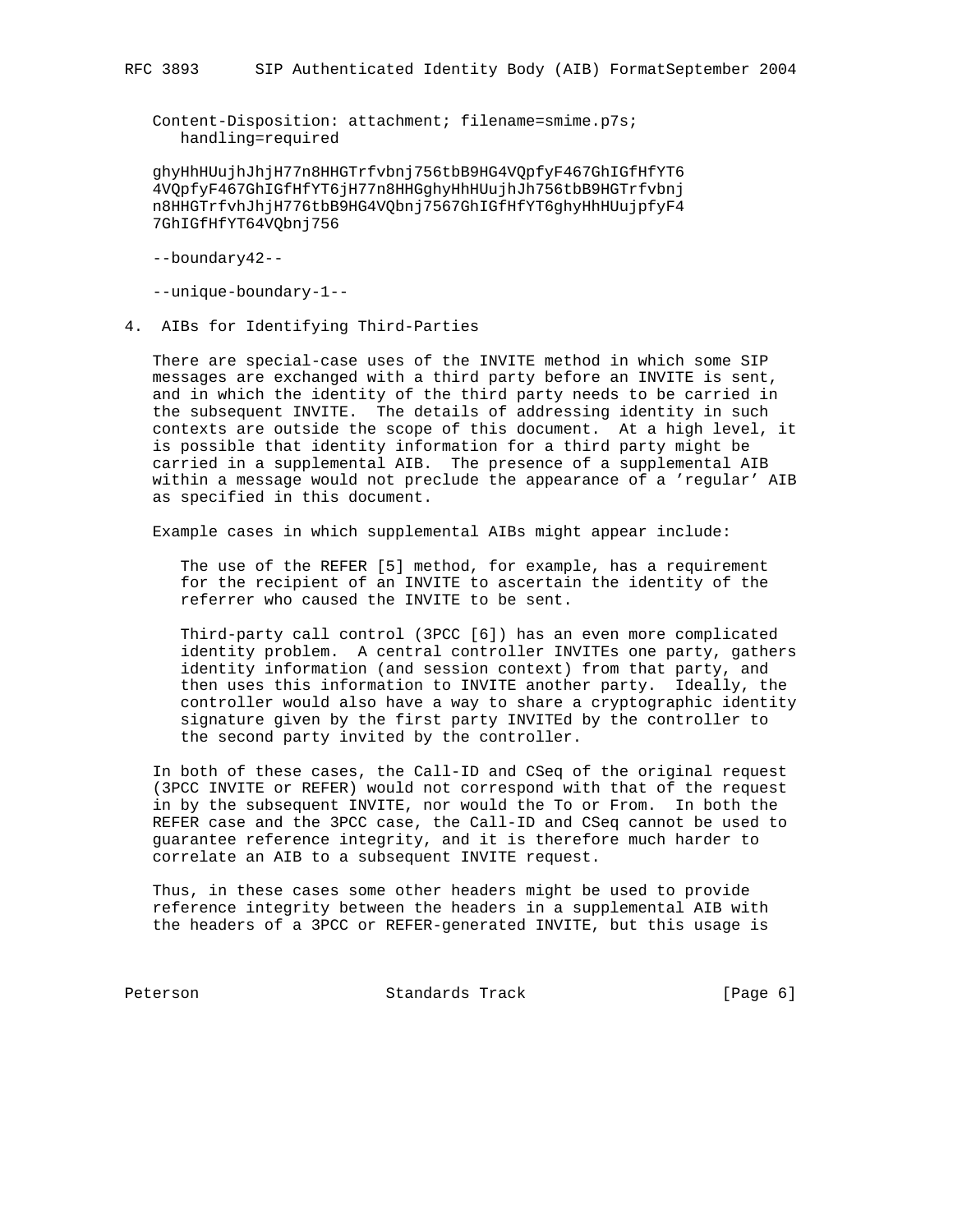outside of the scope of this document. In order for AIBs to be used in these third-party contexts, further specification work is required to determine which additional headers, if any, need to be included in an AIB in a specific third-party case, and how to differentiate the primary AIB in a message from a third-party AIB.

## 5. Identity in non-INVITE Requests

 The requirements for populating an AIB in requests within a dialog generally parallel those of the INVITE: From, Call-ID, Date, and Contact header fields are REQUIRED.

 Some non-INVITE requests, however, may have different identity requirements. New SIP methods or extensions that leverage AIB security MUST identify any special identity requirements in the Security Considerations of their specification.

6. Identity in Responses

 Many of the practices described in the preceding sections can be applied to responses as well as requests. Note that a new set of headers must be generated to populate the AIB in a response. The From header field of the AIB in the response to an INVITE MUST correspond to the address-of-record of the responder, NOT to the From header field received in the request. The To header field of the request MUST NOT be included. A new Date header field and Contact header field should be generated for the AIB in a response. The Call-ID and CSeq should, however, be copied from the request.

 Generally, the To header field of the request will correspond to the address-of-record of the responder. In some architectures where re targeting is used, however, this need not be the case. Some recipients of response AIBs may consider it a cause for security concern if the To header field of the request is not the same as the address-of-record in the From header field of the AIB in a response.

7. Receiving an AIB

 When a user agent receives a request containing an AIB, it MUST verify the signature, including validating the certificate of the signer, and compare the identity of the signer (the subjectAltName) with, in the INVITE case, the domain portion of the URI in the From header field of the request (for non-INVITE requests, other headers MAY be subject to this comparison). The two should correspond exactly; if they do not, the user agent MUST report this condition to its user before proceeding. User agents MAY distinguish between plausibly minor variations (the difference between 'example.com' and 'sip.example.com') and major variations ('example.com' vs.

Peterson Standards Track [Page 7]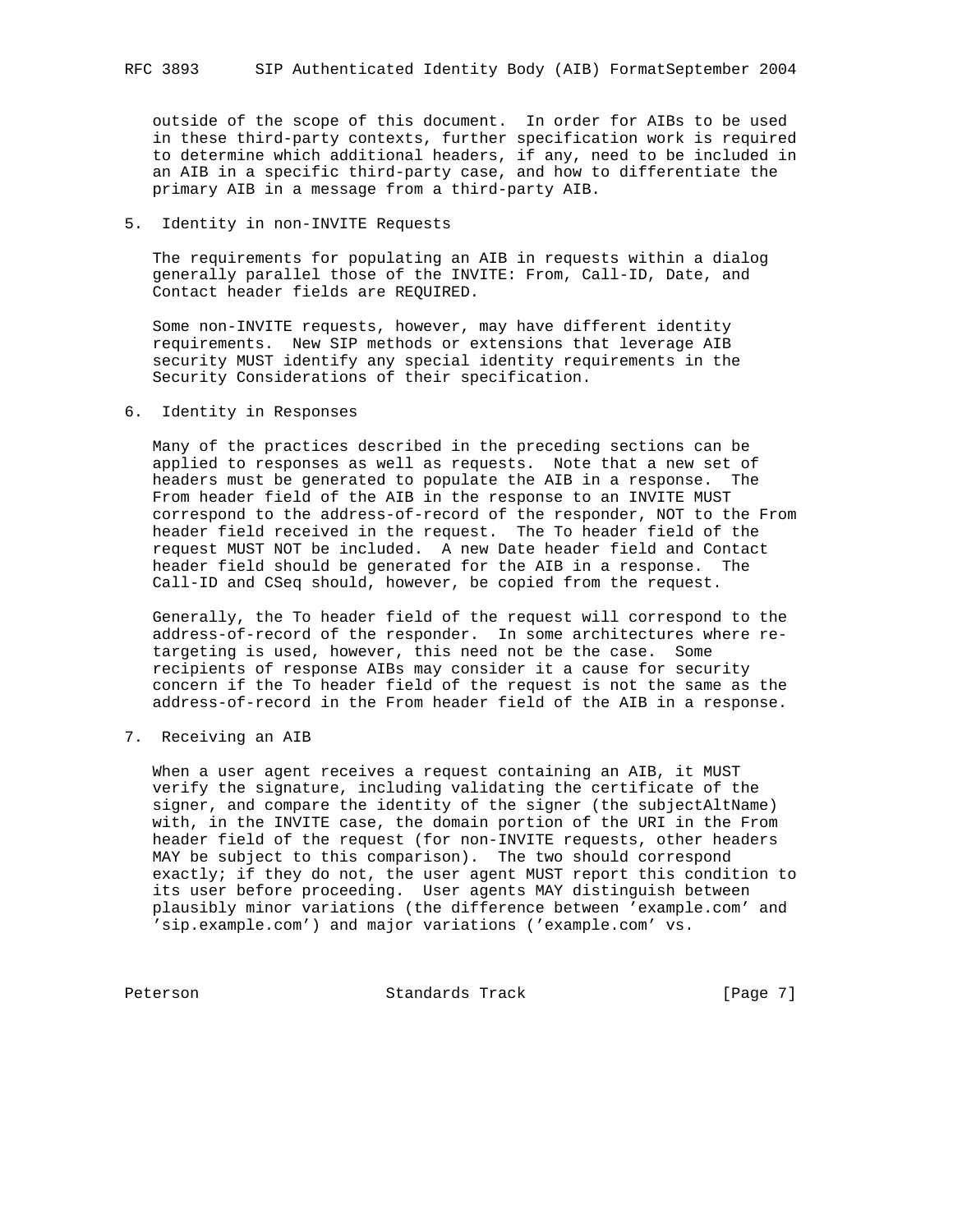'example.org') when reporting these discrepancies in order to give the user some idea of how to handle this situation. Analysis and comparison of the Date, Call-ID, and Contact header fields as described in Section 10 MUST also be performed. Any discrepancies or violations MUST be reported to the user.

 When the originating user agent of a request receives a response containing an AIB, it SHOULD compare the identity in the From header field of the AIB of the response with the original value of the To header field in the request. If these represent different identities, the user agent SHOULD render the identity in the AIB of the response to its user. Note that a discrepancy in these identity fields is not necessarily an indication of a security breach; normal re-targeting may simply have directed the request to a different final destination. Implementors therefore may consider it unnecessary to alert the user of a security violation in this case.

8. Encryption of Identity

 Many SIP entities that support the use of S/MIME for signatures also support S/MIME encryption, as described in RFC 3261, Section 23.4.3.

 While encryption of AIBs entails that only the holder of a specific key can decrypt the body, that single key could be distributed throughout a network of hosts that exist under common policies. The security of the AIB is therefore predicated on the secure distribution of the key. However, for some networks (in which there are federations of trusted hosts under a common policy), the widespread distribution of a decryption key could be appropriate. Some telephone networks, for example, might require this model.

 When an AIB is encrypted, the AIB SHOULD be encrypted before it is signed. Implementations MUST still accept AIBs that have been signed and then encrypted.

9. Example of Encryption

 The following is an example of an encrypted and signed AIB (without any of the preceding SIP headers). In a rendition of this body sent over the wire, the text wrapped in asterisks would be in ciphertext.

 Content-Type: multipart/signed; protocol="application/pkcs7-signature"; micalg=sha1; boundary=boundary42 Content-Length: 568 Content-Disposition: aib; handling=optional

--boundary42

Peterson Standards Track [Page 8]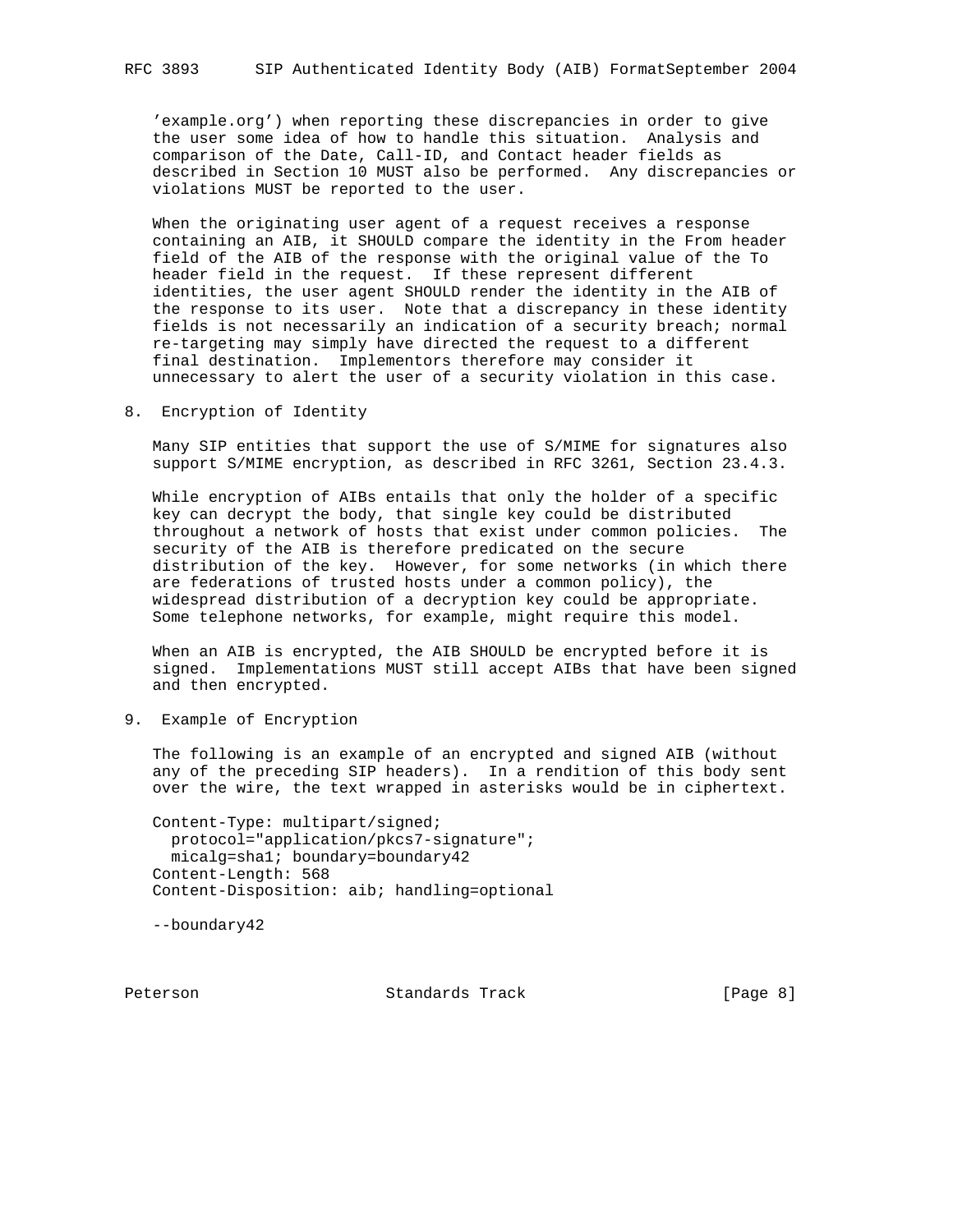```
 Content-Type: application/pkcs7-mime; smime-type=enveloped-data;
  name=smime.p7m
 Content-Transfer-Encoding: base64
 Content-Disposition: attachment; filename=smime.p7m
  handling=required
 Content-Length: 231
```

```
 ***********************************************************
   * Content-Type: message/sipfrag *
   * Content-Disposition: aib; handling=optional *
\star * \star * From: sip:alice@example.com *
   * Call-ID: a84b4c76e66710 *
   * Contact: sip:alice@device21.example.com *
   * Date: Thu, 21 Feb 2002 13:02:03 GMT *
   ***********************************************************
```
--boundary42

 Content-Type: application/pkcs7-signature; name=smime.p7s Content-Transfer-Encoding: base64 Content-Disposition: attachment; filename=smime.p7s; handling=required

 ghyHhHUujhJhjH77n8HHGTrfvbnj756tbB9HG4VQpfyF467GhIGfHfYT6 4VQpfyF467GhIGfHfYT6jH77n8HHGghyHhHUujhJh756tbB9HGTrfvbnj n8HHGTrfvhJhjH776tbB9HG4VQbnj7567GhIGfHfYT6ghyHhHUujpfyF4 7GhIGfHfYT64VQbnj756

--boundary42--

10. Security Considerations

 The purpose of an AIB is to provide an identity for the sender of a SIP message. This identity is held in the From header field of an AIB. While other headers are also included, they are provided solely to assist in detection of replays and cut-and-paste attacks leveraged to impersonate the caller. The contents of the From header field of a valid AIB are suitable for display as a "Caller ID" for the sender of the SIP message.

 This document mandates the inclusion of the Contact, Date, Call-ID, and From header fields within an AIB, and recommends the inclusion of CSeq and To header fields, when 'message/sipfrag' is used to represent the identity of a request's sender. If these headers are omitted, some important security properties of AIB are lost. In general, the considerations related to the inclusion of various headers in an AIB are the same as those given in RFC 3261 for

Peterson **Standards Track** [Page 9]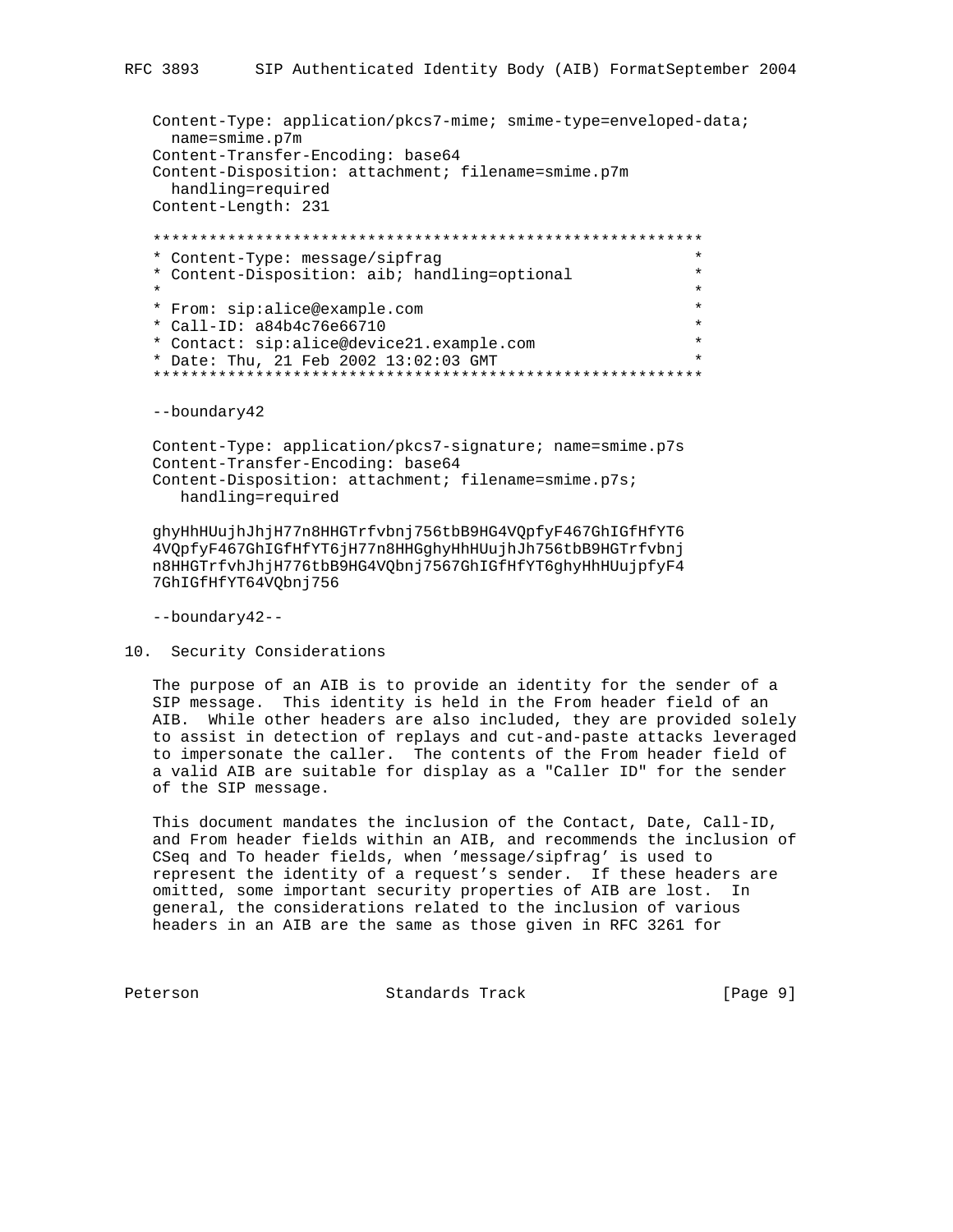including headers in tunneled 'message/sip' MIME bodies (see Section 23 in particular).

 The From header field indicates the identity of the sender of the message; were this header to be excluded, the creator of the AIB essentially would not be asserting an identity at all. The Date and Contact headers provide reference integrity and replay protection, as described in RFC 3261, Section 23.4.2. Implementations of this specification MUST follow the rules for acceptance of the Date header field in tunneled 'message/sip' requests described in RFC 3261, Section 23.4.2; this ensures that outdated AIBs will not be replayed (the suggested interval is that the Date header must indicate a time within 3600 seconds of the receipt of a message). Implementations MUST also record Call-IDs received in AIBs, and MUST remember those Call-IDs for at least the duration of a single Date interval (i.e., 3600 seconds). Accordingly, if an AIB is replayed within the Date interval, receivers will recognize that it is invalid because of a Call-ID duplication; if an AIB is replayed after the Date interval, receivers will recognize that it is invalid because the Date is stale. The Contact header field is included to tie the AIB to a particular device instance that generated the request. Were an active attacker to intercept a request containing an AIB, and cut and-paste the AIB into their own request (reusing the From, Contact, Date, and Call-ID fields that appear in the AIB), they would not be eligible to receive SIP requests from the called user agent, since those requests are routed to the URI identified in the Contact header field.

 The To and CSeq header fields provide properties that are generally useful, but not for all possible applications of AIBs. If a new AIB is issued each time a new SIP transaction is initiated in a dialog, the CSeq header field provides a valuable property (replay protection for this particular transaction). If, however, one AIB is used for an entire dialog, subsequent transactions in the dialog would use the same AIB that appeared in the INVITE transaction. Using a single AIB for an entire dialog reduces the load on the generator of the AIB. The To header field usually designates the original URI that the caller intended to reach, and therefore it may vary from the Request-URI if re-targeting occurs at some point in the network. Accordingly, including the To header field in the AIB helps to identify cut-and-paste attacks in which an AIB sent to a particular destination is re-used to impersonate the sender to a different destination. However, the inclusion of the To header field probably would not make sense for many third-party AIB cases (as described in Section 4), nor is its inclusion necessary for responses.

Peterson Standards Track [Page 10]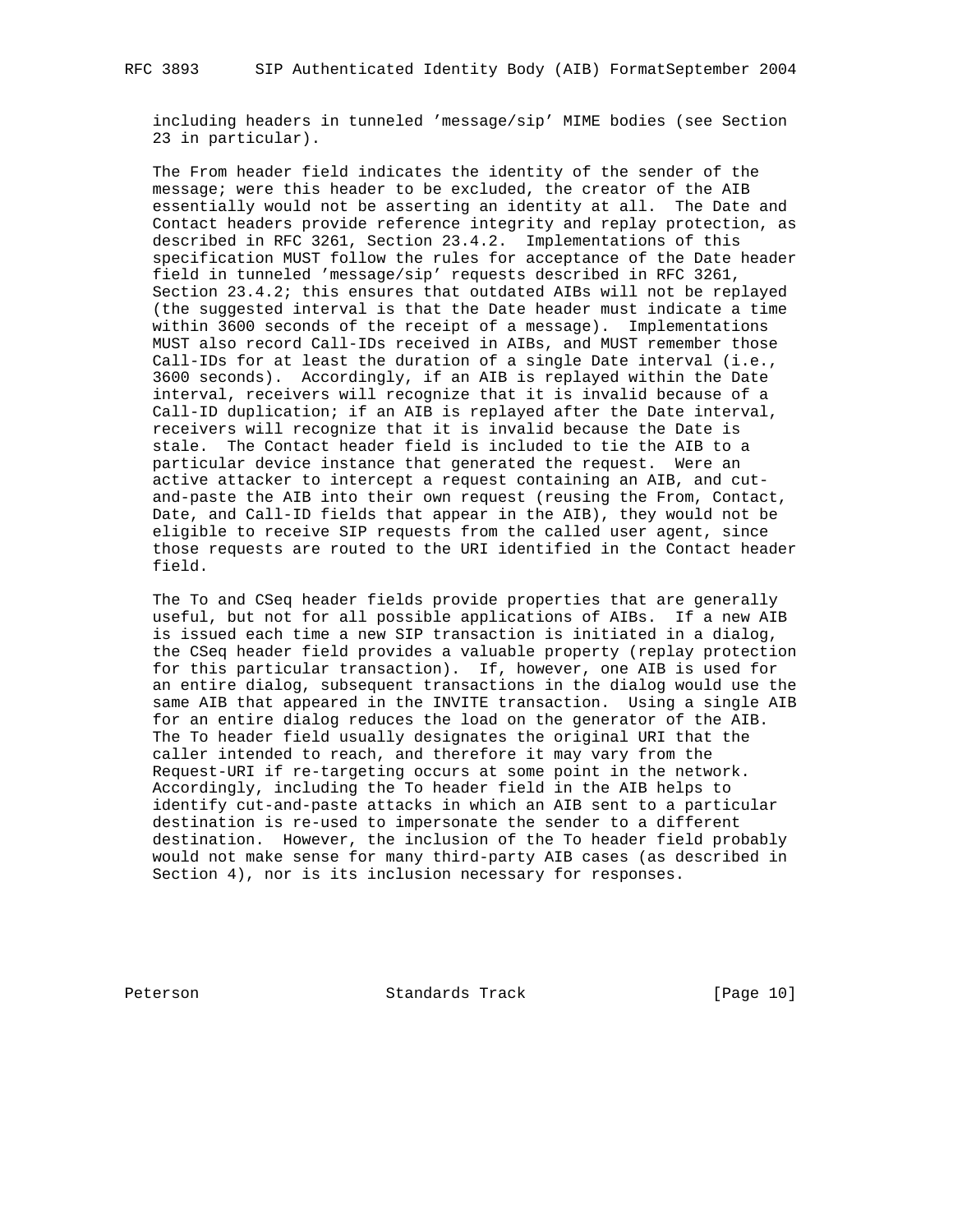# 11. IANA Considerations

 This document defines a new MIME Content-Disposition disposition-type value of 'aib'. This value is reserved for MIME bodies that contain an authenticated identity, as described in section Section 2.

## 12. References

- 12.1. Normative References
	- [1] Rosenberg, J., Schulzrinne, H., Camarillo, G., Johnston, A., Peterson, J., Sparks, R., Handley, M., and E. Schooler, "SIP: Session Initiation Protocol", RFC 3261, June 2002.
	- [2] Bradner, S., "Key words for use in RFCs to Indicate Requirement Levels", BCP 14, RFC 2119, March 1997.

 [3] Troost, R., Dorner, S., and K. Moore, "Communicating Presentation Information in Internet Messages: The Content- Disposition Header Field", RFC 2183, August 1997.

- [4] Sparks, R., "Internet Media Type message/sipfrag", RFC 3420, November 2002.
- 12.2. Informative References
	- [5] Sparks, R., "The Session Initiation Protocol (SIP) Referred-By Mechanism", RFC 3892, September 2004.
	- [6] Rosenberg, J., Peterson, J., Schulzrinne, H., and G. Camarillo, "Best Current Practices for Third Party Call Control (3pcc) in the Session Initiation Protocol (SIP)", BCP 85, RFC 3725, April 2004.
- 13. Acknowledgements

 The author would like to thank Robert Sparks, Jonathan Rosenberg, Mary Watson, and Eric Rescorla for their comments. Rohan Mahy also provided some valuable guidance.

Peterson Standards Track [Page 11]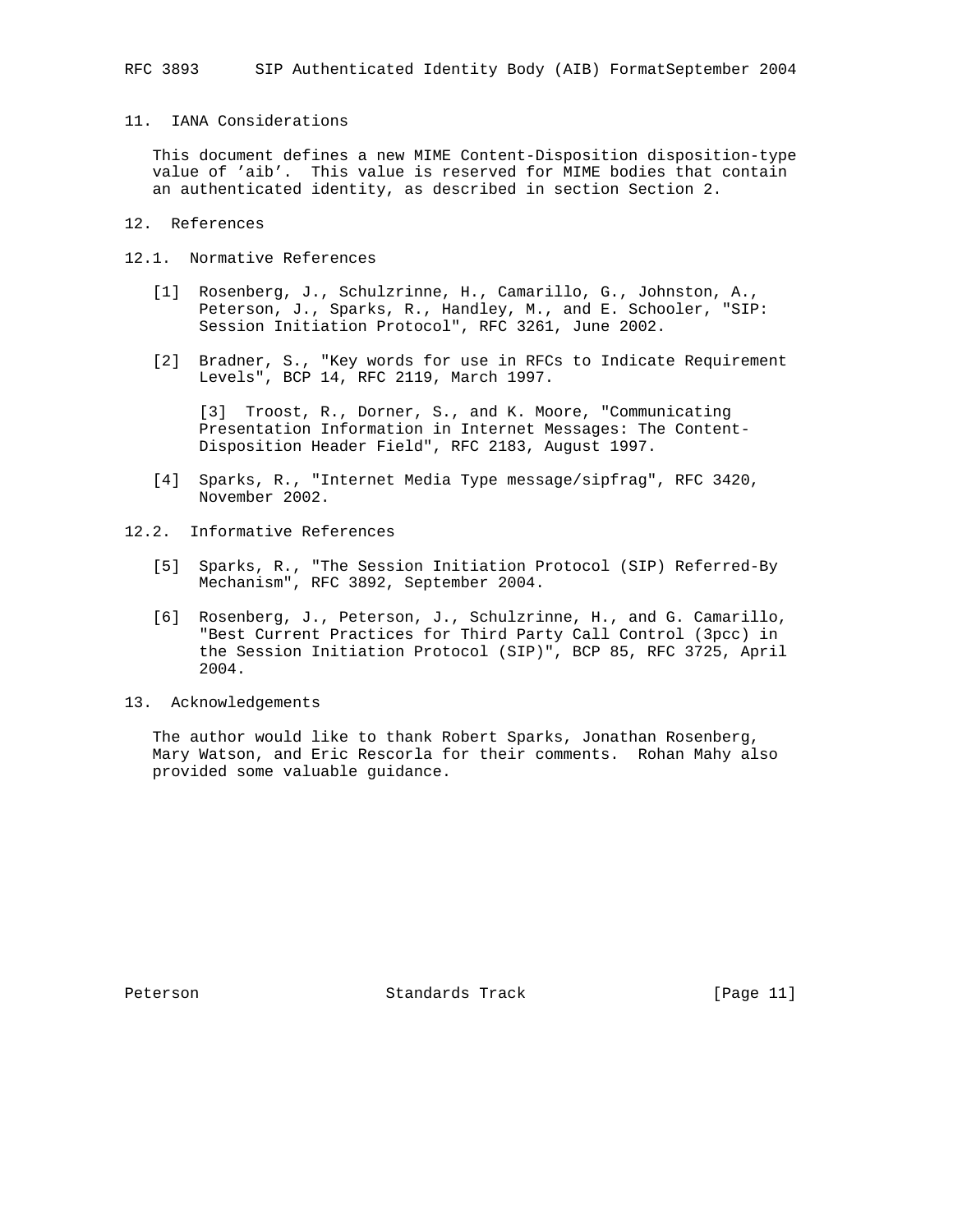# 14. Author's Address

 Jon Peterson NeuStar, Inc. 1800 Sutter St Suite 570 Concord, CA 94520 US Phone: +1 925/363-8720 EMail: jon.peterson@neustar.biz URI: http://www.neustar.biz/

Peterson Standards Track [Page 12]